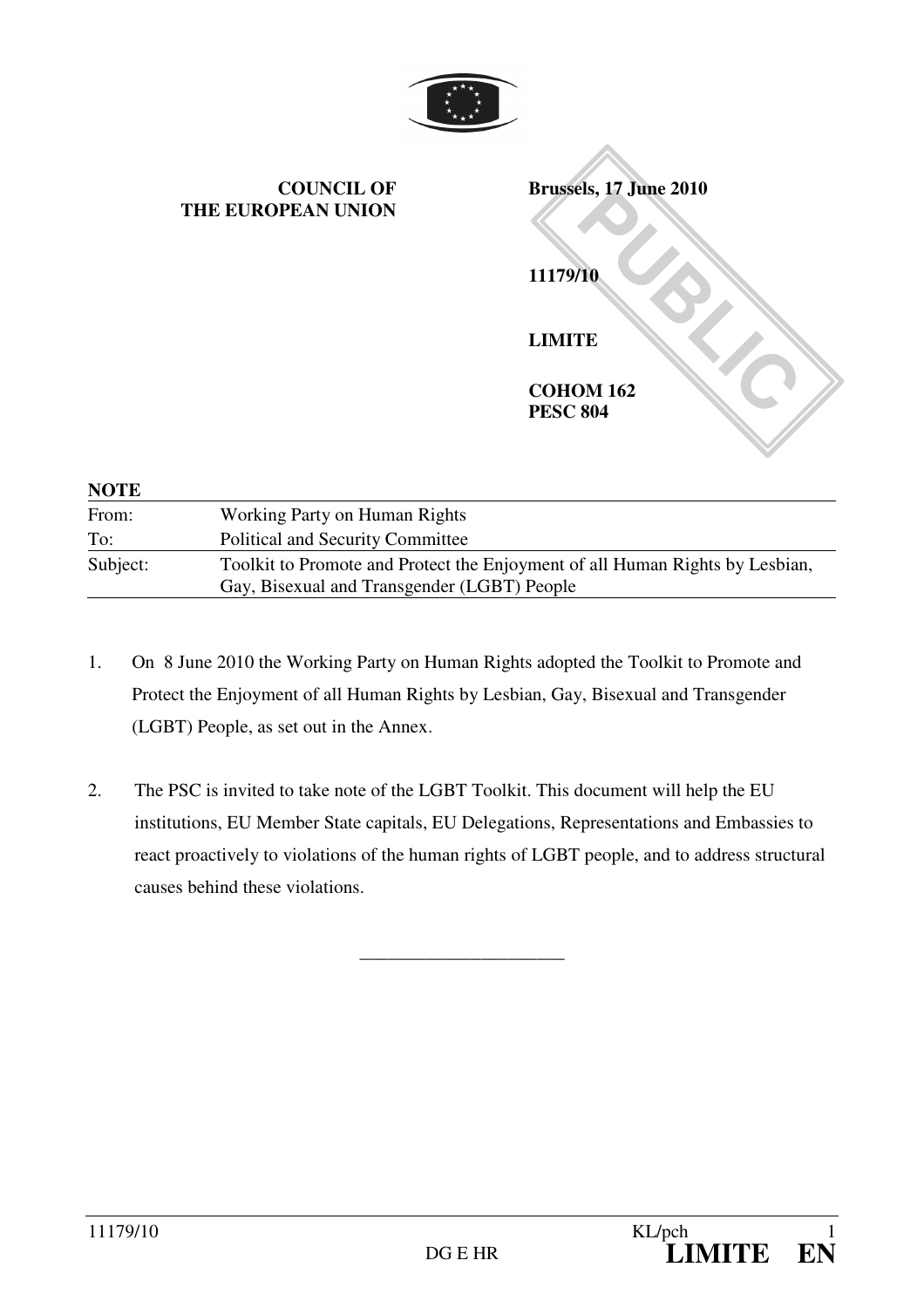# **TOOLKIT TO PROMOTE AND PROTECT THE ENJOYMENT OF ALL HUMAN RIGHTS BY LESBIAN, GAY, BISEXUAL AND TRANSGENDER (LGBT) PEOPLE**

#### **I. Introduction and Purpose**

The document aims to provide staff in the EU Headquarters, EU Member States' capitals, EU Delegations, Representations and Embassies with an operational set of tools to be used in contacts with third countries, as well as with international and civil society organisations, in order to promote and protect the human rights enjoyed by LGBT people within its external action. It seeks to enable the EU to proactively react to cases of human rights violations of LGBT people and to structural causes behind these violations. By doing so, the Toolkit will further contribute to reinforcing and supporting the EU's human rights policy in general.

Gender identity and sexual orientation continue to be used as justifications for serious human rights violations around the world. Lesbian, Gay, Bisexual and Transgender (LGBT) people constitute a vulnerable group and continue to fall victims of persecution, discrimination and gross ill-treatment, often involving extreme forms of violence. In several countries, sexual relations between consenting adults of the same sex are considered a crime and punished with imprisonment or with the death penalty.

The EU strongly supports the entitlement by all individuals, without discrimination, to enjoy the full range of human rights. The promotion and protection of human rights features as a key objective of the EU's external action. Through the different tools available to it within its external action, including the financial instruments available both through the EU institutions and the Member States, the EU will seek to actively promote and protect the enjoyment of all human rights by LGBT people.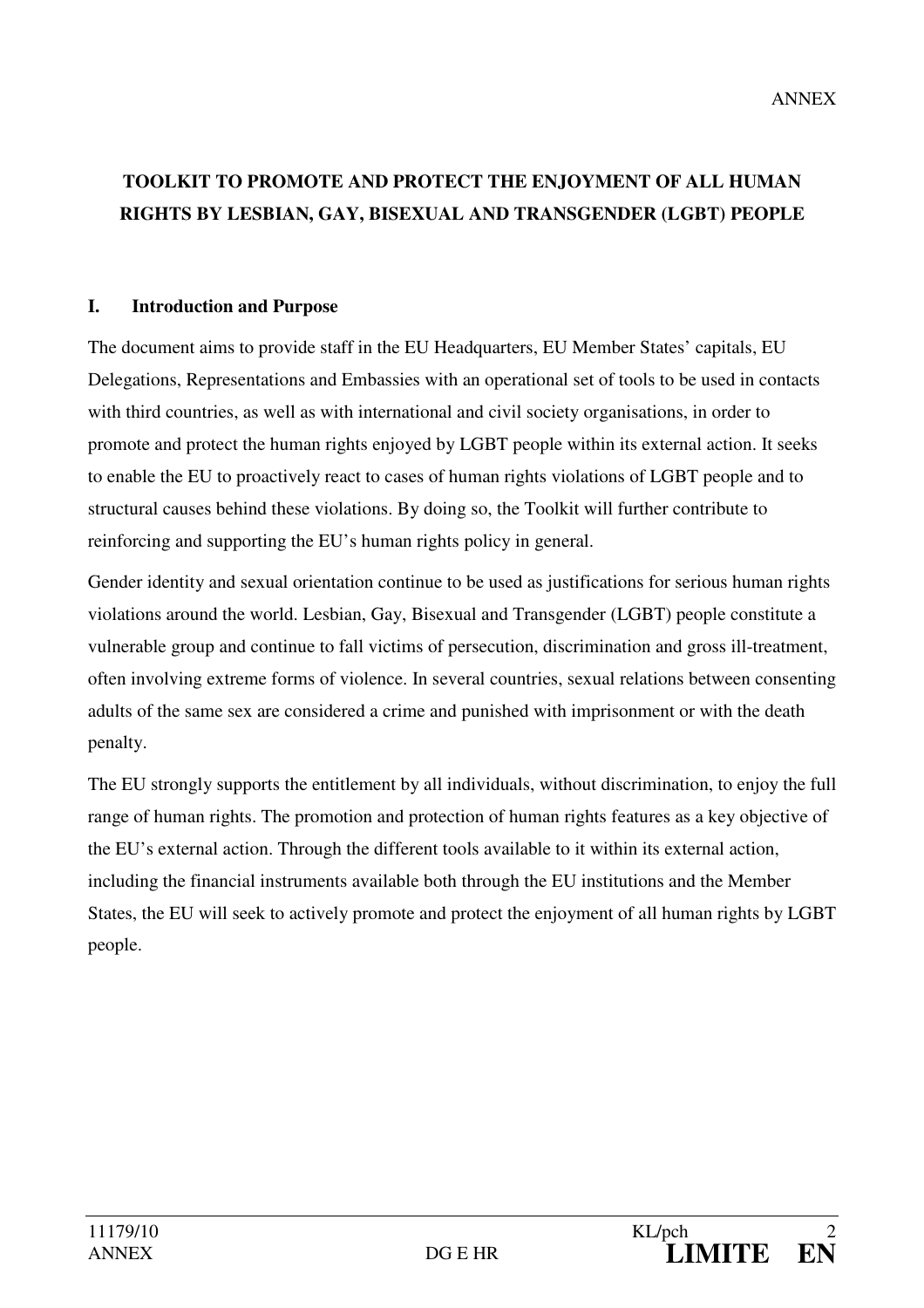According to the Treaty on European Union ("TEU"), the "Union is founded on the value of respect for human dignity […], equality […] and respect for human rights. These values are common to the Member States in a society in which pluralism, non-discrimination, tolerance, justice, solidarity and equality between women and men prevail" (Article 2 TEU). Article 3 TEU commits the Union to promote theses values, combat social exclusion and discrimination, equality between women and man and uphold and promote its values in its relations with the wider world. Likewise, the EU treaties – following the entry into force of the Treaty of Lisbon - considerably expand the EU's binding obligation on human rights both by stating, in Article 6 TEU, that the Union recognises the rights, freedoms and principles set out in the Charter of Fundamental Rights of the European Union, including the prohibition of discrimination on the grounds of sexual orientation (Article 21 of the Charter), and providing for the accession of the EU to the European Convention on Human Rights. In defining and implementing its policies and activities, the Union shall aim to combat discrimination based on, inter alia, sexual orientation (see Articles 10 and 19 of the Treaty on the Functioning of the European Union).

This document takes full account of the EU Guidelines on Human Rights and International Humanitarian Law. The Guidelines on the death penalty, on torture and other cruel, inhuman or degrading treatment or punishment, on human rights defenders and on violence against women and girls and combating all forms of discrimination against them are particularly relevant.

# *II. The enjoyment of all human rights by LGBT people*

LGBT people have the same human rights as all individuals, which include the right to nondiscrimination in the enjoyment of these rights. This principle is enshrined in numerous international instruments, providing for a wide scope in its application. Specifically, at the global level, it is embodied in Article 26 of the International Covenant on Civil and Political Rights (ICCPR) and Article 2 of the International Covenant on Economic, Social and Cultural Rights (ICESCR) (see **Annex 1**).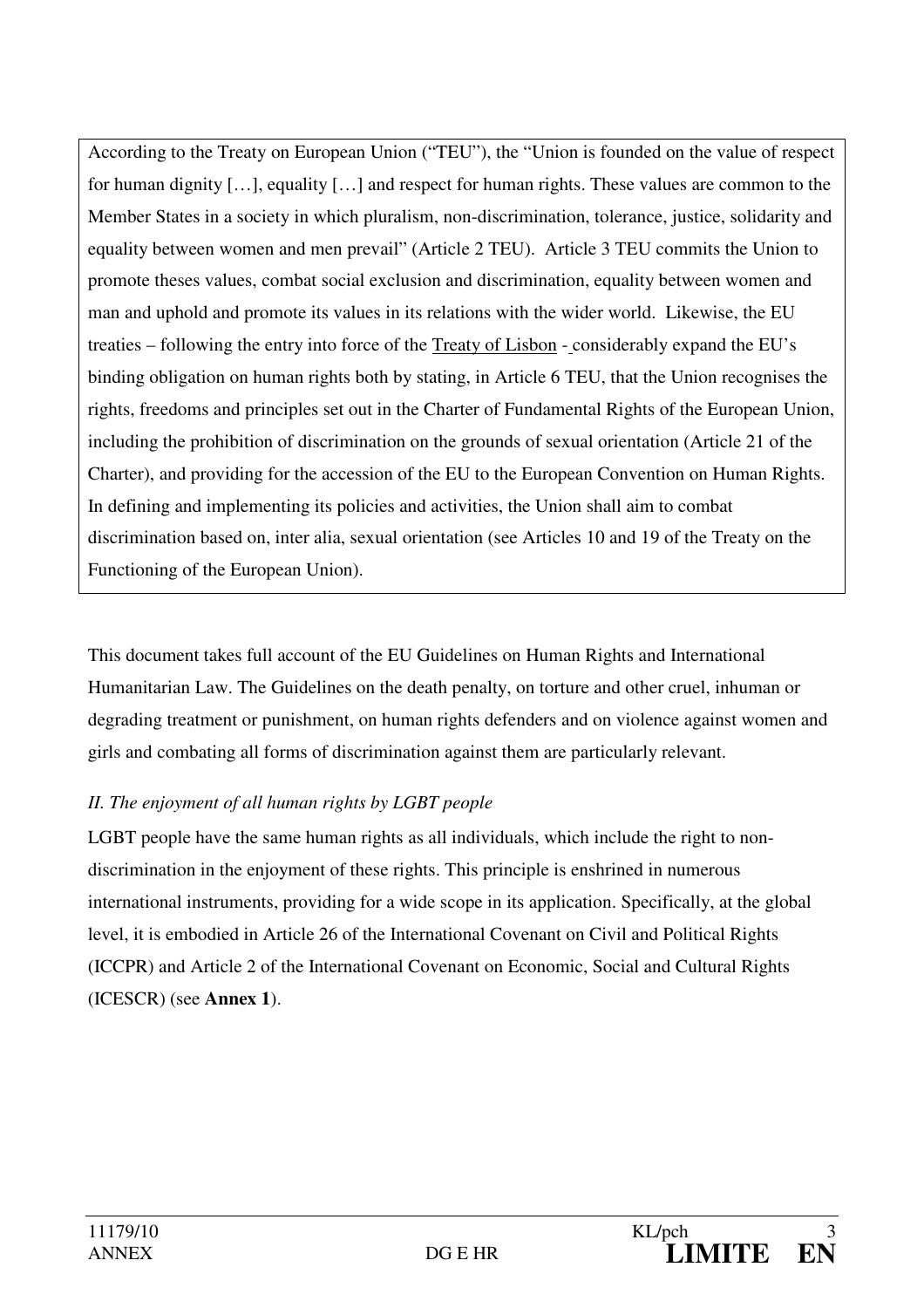The EU unanimously supported the December 2008 United Nations General Assembly (UNGA) Statement on human rights, sexual orientation and gender identity  $(1)$ , supported by 68 countries from five continents. The Statement reaffirms the principle of non-discrimination and condemns executions, arbitrary arrest or violations of human rights on the basis of sexual orientation or gender identity.

Lesbian women and gay men are homosexuals: people whose sexual orientation is towards someone of the same sex. Bisexuals are people whose sexual orientation is towards both sexes. Transgender is the state of one's "gender identity" (self-identification as male, female, both or neither) not matching one's "assigned gender" (identification by others as male or female based on physical gender). "Transgender" does not imply any specific form of sexual orientation (2) Sexual orientation (attraction towards others that may or may not involve sexual activity) is distinct from sexual activity.

The sex of a person is usually assigned at birth and becomes a social and legal fact from there on. However, some people do not feel that their correct sex has been assigned to them at birth. This can also be so for intersex people whose bodies incorporate both or certain aspects of both male and female physiology, and at times their genital anatomy. For others, problems arise because their innate perception of themselves is not in conformity with the sex assigned to them at birth. These persons are referred to as 'transgender' or 'transsexual' people. They also include cross-dressers, transvestites and other people who do not fit the narrow categories of 'male' or 'female'<sup>(3)</sup>. Transgender persons are a particularly vulnerable group within LGBT people.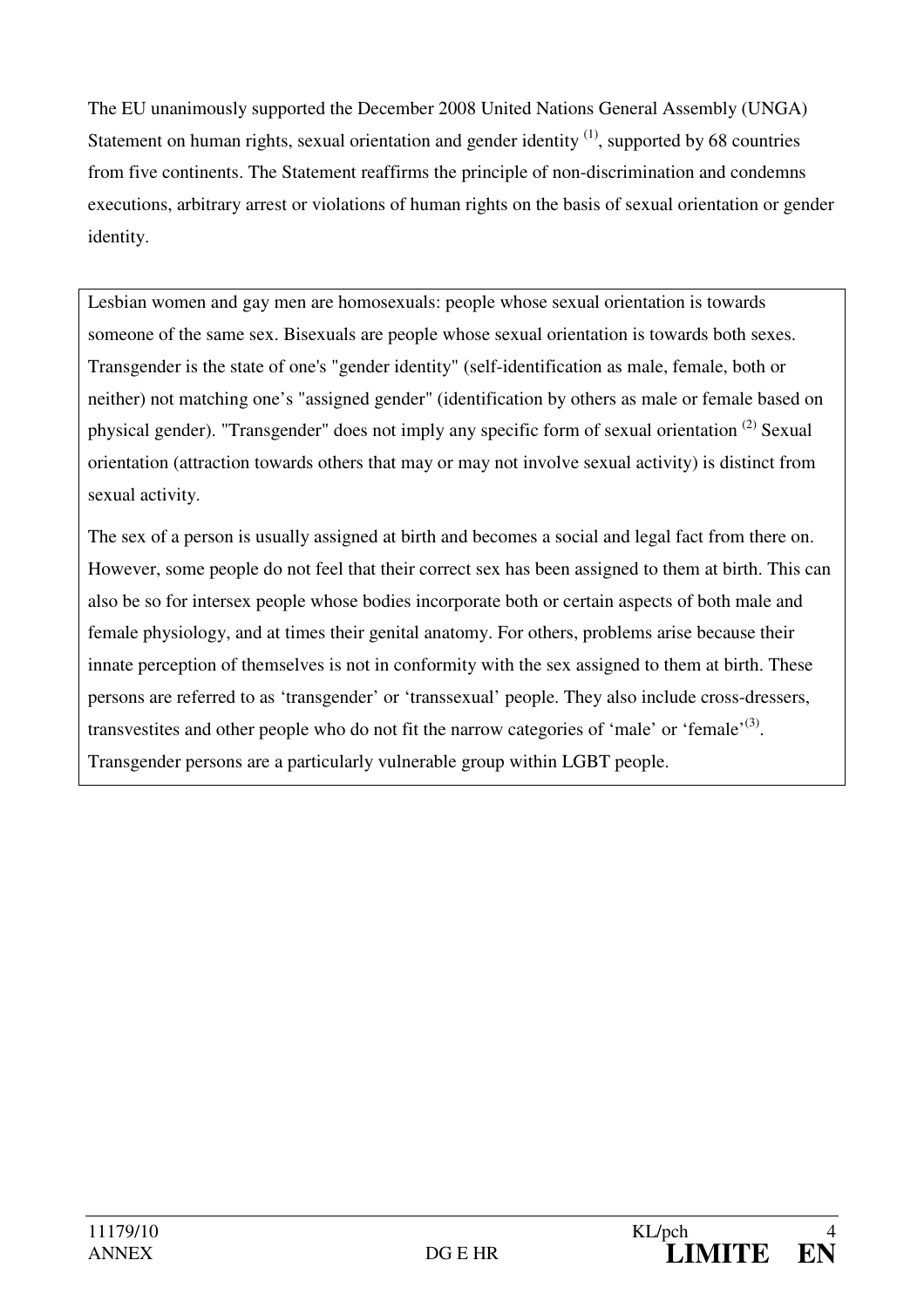#### **III. Priority areas of action**

In order to effectively promote and protect the human rights enjoyed by LGBT people through EU external action, the EU should focus on the following areas:

### *1. Decriminalisation*

Today, around 80 States still criminalise consenting same-sex relations, including through the death penalty in seven countries; we understand this to be incompatible with international human rights law. Further, such criminalisation has an adverse impact on the enjoyment of other human rights by LGBT people, such as the right to privacy and to health, as well as of association, assembly and expression. Moreover, criminalisation frequently brings about other human rights violations such as torture, cruel or inhuman treatment, and violation of the right to life with the implementation of the death penalty or increased tolerance of so-called "honour killings" of LGBT people and the accompanying impunity.

The EU should actively condemn the criminalisation of consenting same-sex relations and in particular, the use of the death penalty, torture or ill-treatment in this respect. The EU should work to achieve the abolition of such practices against all people, including LGBT people.

The actions of the EU in this area should be guided by the following:

- Prioritising its work in those countries where consenting same-sex relations are criminalised or where there are moves to change existing legislation (in either direction), raising the issue and encouraging States to make human rights sensitive legislative changes.
- Putting particular accent on situations where the death penalty is in force, and/or torture and illtreatment take place, condemning these practises in the framework of the EU Guidelines on the death penalty and the EU Guidelines on torture and other cruel, inhuman or degrading treatment or punishment.

# *2. Equality and Non-Discrimination*

Discrimination is the most common issue that LGBT people face in the majority of countries and on a daily basis on the grounds of sexual orientation or gender identity. Discriminatory practices can be found in the workplace and in the public sphere, specifically regarding access to health care and education.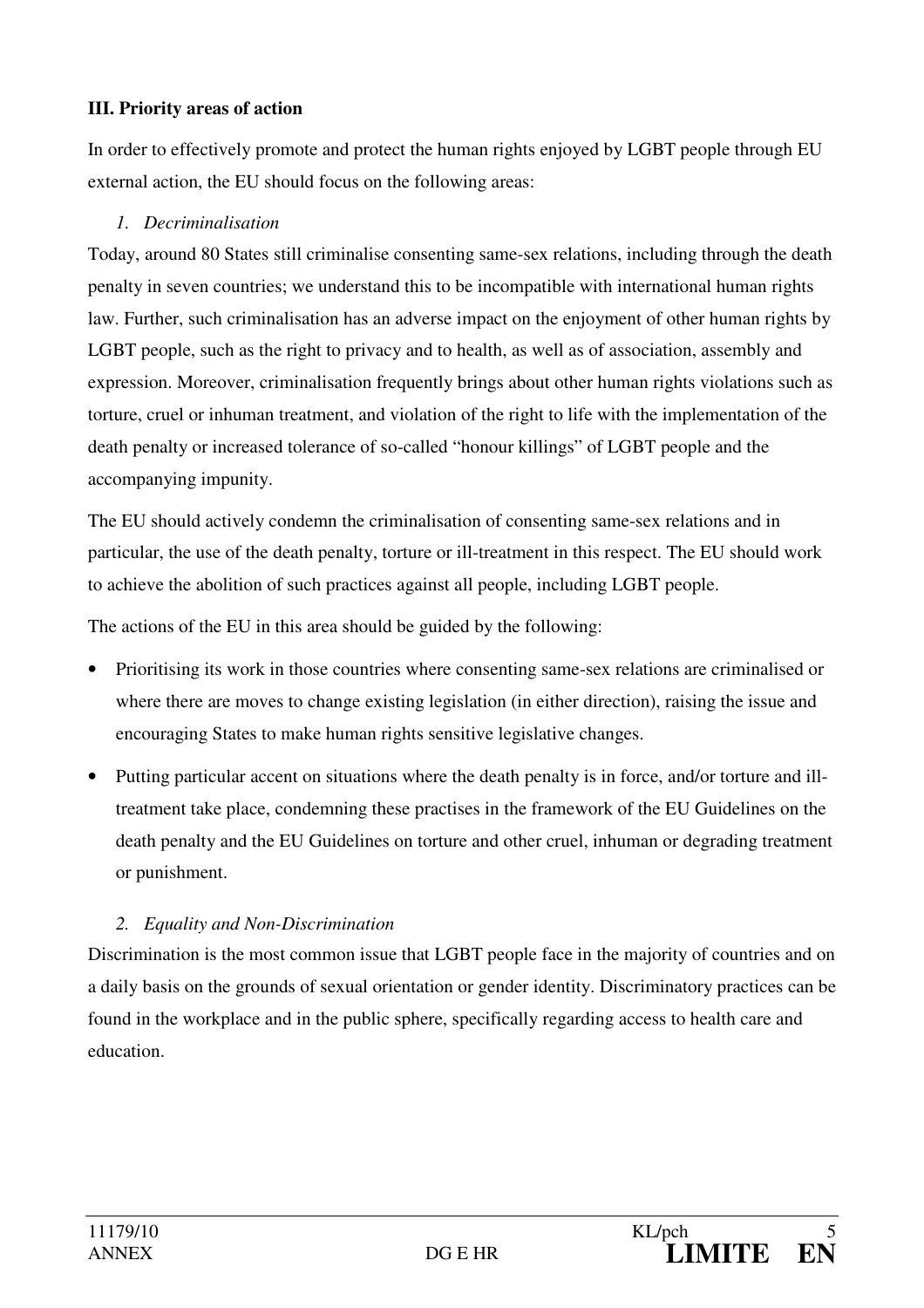Such practices go against the right to equality and non-discrimination in the enjoyment of human rights as stated in Articles 2 and 26 of the International Covenant on Civil and Political Rights (ICCPR) and Article 2 of the International Covenant on Economic, Social and Cultural Rights (ICESCR).

The EU should denounce any form of discrimination without a legitimate aim on any account that is contrary to these fundamental principles. In respect to LGBT people, EU laws and policies include equality and non-discrimination on the grounds of sexual orientation, enshrined in Articles 10 and 19 of the Treaty on the Functioning of the European Union (TFEU), and Article 21 of the Charter of Fundamental Rights of the European Union (CFREU).

TFEU Article 10

In defining and implementing its policies and activities, the Union shall aim to combat discrimination based on sex, racial or ethnic origin, religion or belief, disability, age or sexual orientation.

TFEU Article 19

1. Without prejudice to the other provisions of the Treaties and within the limits of the powers conferred by them upon the Union, the Council, acting unanimously in accordance with a special legislative procedure and after obtaining the consent of the European Parliament, may take appropriate action to combat discrimination based on sex, racial or ethnic origin, religion or belief, disability, age or sexual orientation.

CFREU Article 21

1. Any discrimination based on any ground such as sex, race, colour, ethnic or social origin, genetic features, language, religion or belief, political or any other opinion, membership of a national minority, property, birth, disability, age or sexual orientation shall be prohibited.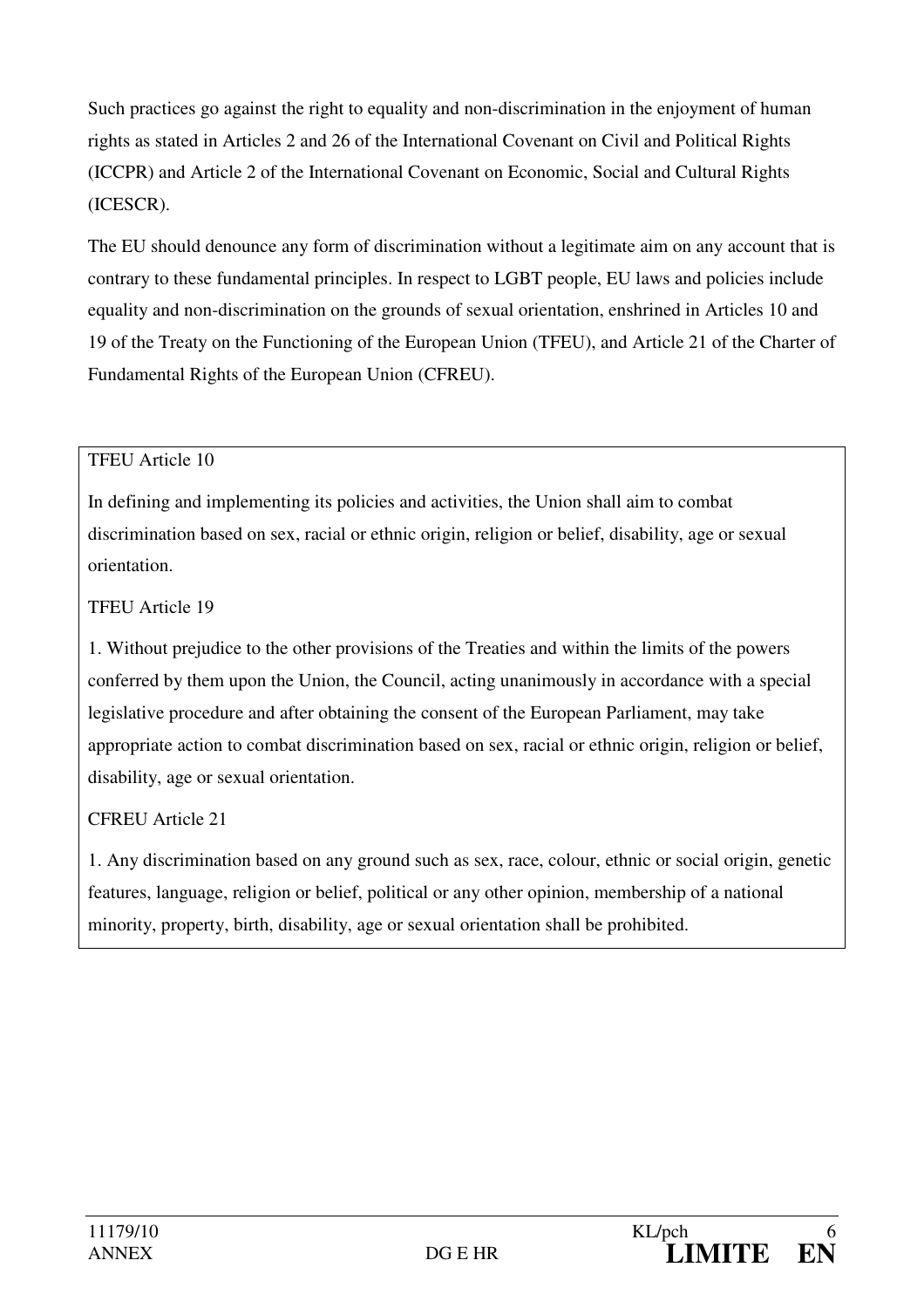The actions of the EU in this area should be guided by the following:

- Encouraging States to promote equality and non-discrimination in the enjoyment of all human rights by LGBT people, including by introducing national legislative measures and laws that promote equality and non-discrimination in the work place and education and seek to abolish laws discriminating against LGBT people.
- Identifying situations where political and financial support towards governmental and nongovernmental initiatives in the promotion of non-discrimination would provide added value to this work.

# *3. Support and Protection for Human Rights Defenders*

All States should respect human rights defenders as stated in the International Declaration on the Right and Responsibility of Individuals, Groups and Organs of Society to Promote and Protect Universally Recognised Human Rights and Fundamental Freedoms (adopted in 1998 by the UNGA). In spite of this, human rights defenders (journalists, activists, lawyers, trade unionists etc.) working in the promotion and protection of the human rights of LGBT people frequently become targets for persecution and human rights violations. This is especially the case in countries where governments ban public discussion on sexual orientation and restrict freedoms of association and expression on these issues.

In order to be consistent with the progress made with regard to the implementation of the EU Guidelines on human rights defenders, the actions of the EU in this area should be guided by the following:

- Encouraging third countries to adopt a culture of general respect towards and recognition of the work carried out by human rights defenders, including those of human rights of LGBT people.
- Prioritising its work in countries where there is a poor record of respect towards human rights defenders in general and specifically defenders of human rights of LGBT people, in particular where legislative changes and the imposition of criminal sanctions have had a negative impact on the work carried out by human rights defenders in relation to the human rights of LGBT people.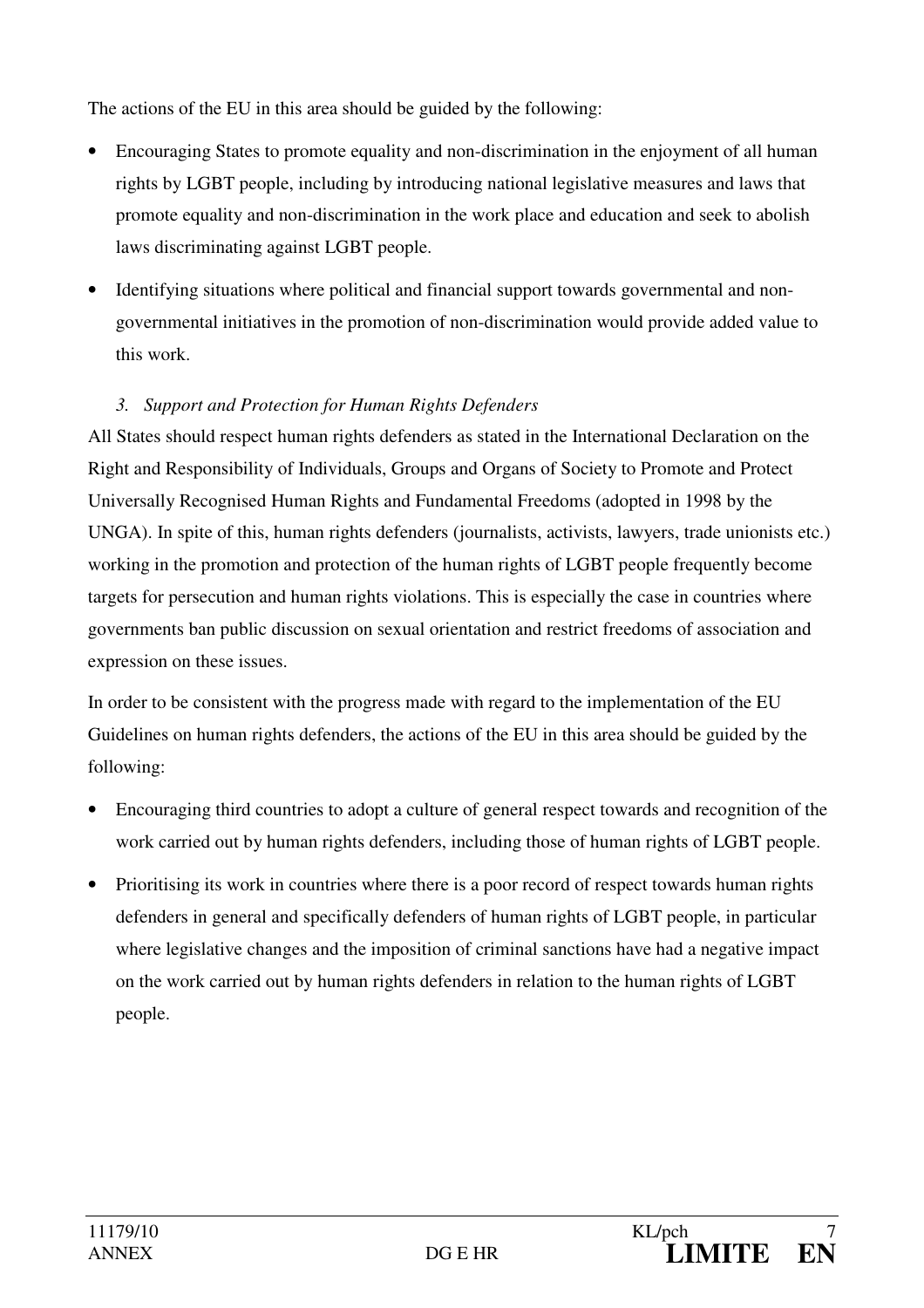• Reacting to apparent violations of the rights of human rights defenders in third countries, highlighting the EU position in relation to this issue and carrying out its work in the framework of the EU Guidelines on human rights defenders.

### **IV. General measures**

The Council Working Group on Human Rights (COHOM) will update this Toolkit at least every three years after its adoption. COHOM will also promote and oversee further mainstreaming of the LGBT issues within the EU's external action and actively disseminate this Toolkit and promote its implementation by the EU Member States, the European Union External Action Service, the European Commission and the European Parliament.

COHOM will compile a compendium of good practices and lessons learned on EU action in the promotion and protection of the full enjoyment of human rights by LGBT people, in order to promote cross-learning and policy coherence.

Particular attention will be paid to gender aspects, i.e. to considering both men's and women's rights, taking account of the fact that lesbian, bisexual and trans women make up a significant part of the LGBT group and are particularly vulnerable to gender-based and sexual violence. Also, women's civil society groups and organisations frequently play an important role in the promotion and protection of human rights enjoyed by LGBT people, particularly in countries where LGBT organisations are not permitted.

# **V. Operational Tools**

Headquarters and EU Missions in partner countries have various tools and actions at their disposal, also using existing instruments and guidelines:

# 1. Regarding partner countries

# *Monitoring LGBT rights:*

• Use the analysis/checklist in **Annex 2** to track and monitor the situation of the human rights enjoyed by LGBT people in the respective country to identify progress/setbacks.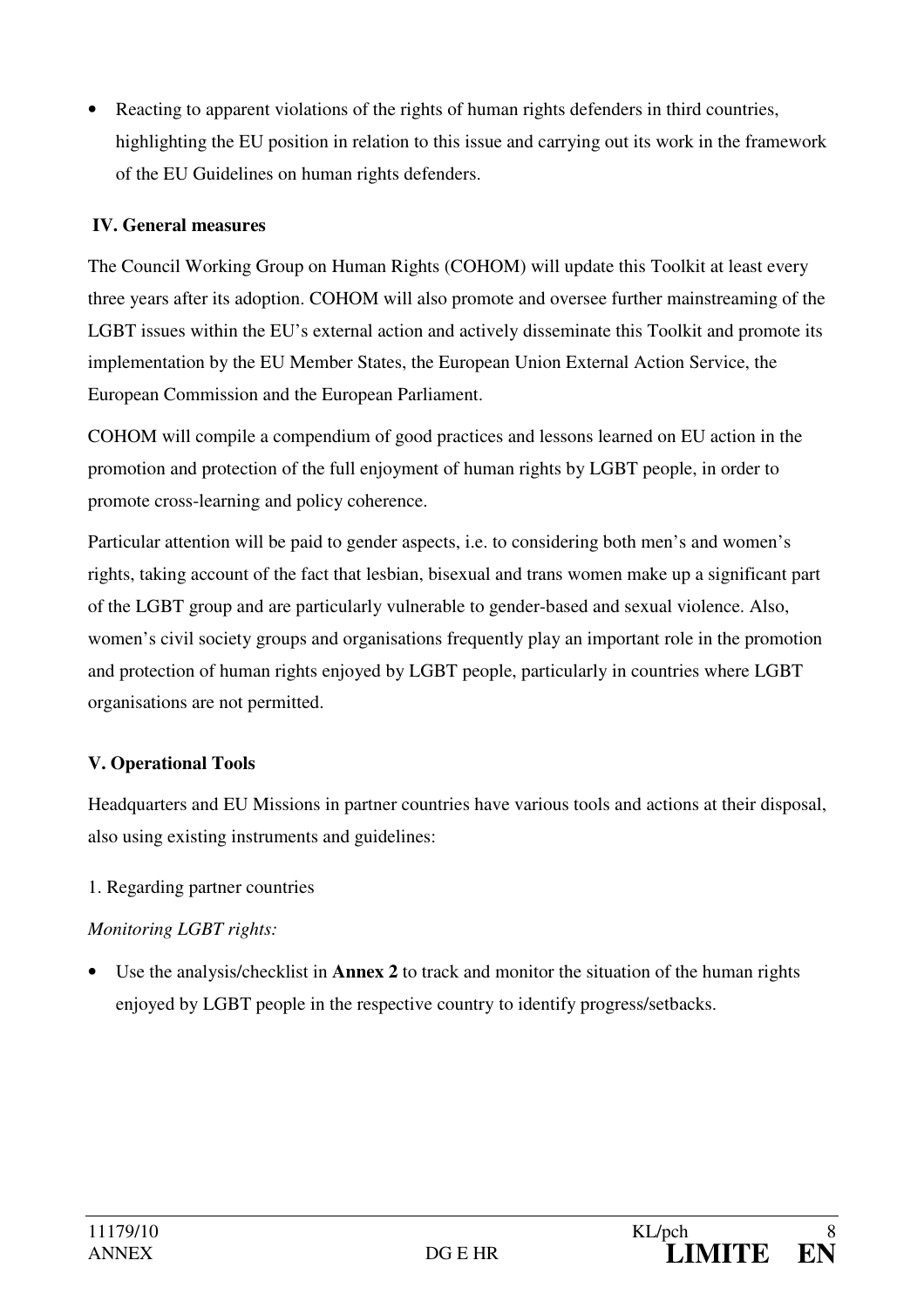• Keep contact with local authorities, regional organisations as well as local and international civil society organisations, in order to obtain information, including on individual cases of human rights violations of LGBT people.

### *EU Heads of Mission (HoMs) reports:*

- Include in the periodic reports an analysis of the situation of LGBT people as well as the occurrence of violations of human rights towards LGBT people and human rights defenders.
- Identify individual cases of apparent violations of the human rights enjoyed by LGBT people.
- Detail measures (e.g. démarches, raising the issue in political dialogue, financing) that have been taken or planned to combat alleged or proven violations (any action on an individual case should only be carried out if the person concerned gives his or her agreement).

### *Human rights fact sheets:*

• Address the situation of LGBT people in the human rights fact sheets, noting in particular the occurrence of human rights violations against LGBT people.

#### *Démarches and public statements:*

- Propose and carry out démarches and public statements on LGBT issues with a particular focus on high risk cases and situations.
- Positive developments made in the promotion and protection of the full enjoyment of human rights by LGBT people in third countries should also be reacted to.

# *Individual* Cases:

• Propose specific action, e.g. démarches, when made aware of well-documented individual cases of alleged or proven violations of the human rights enjoyed by LGBT people (actions on individual cases should be determined on a case-by-case basis and may form part of a general démarche or statement).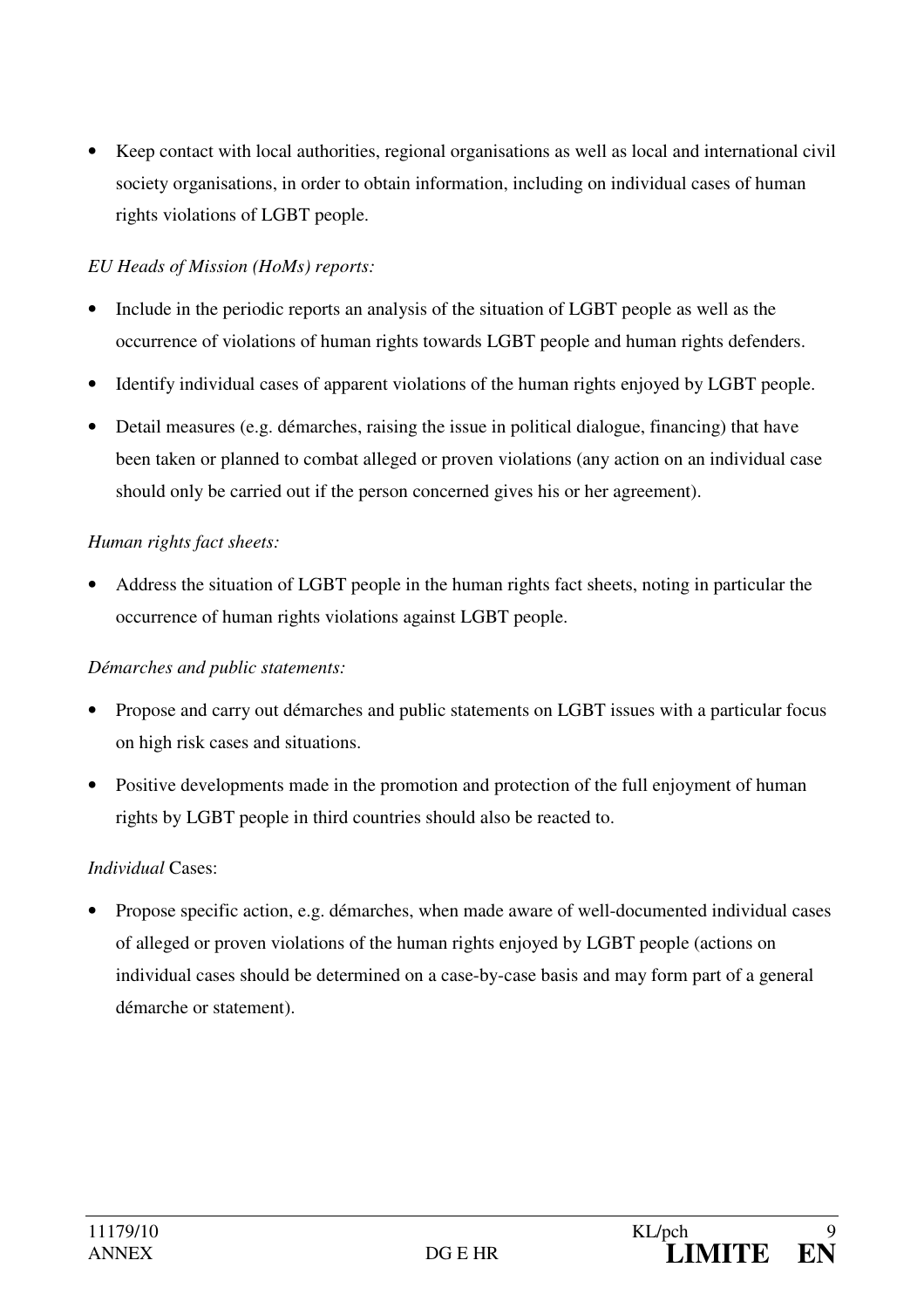#### *Court hearings and prison visits:*

- Attend court hearings and show visible support during legal procedures related to cases of violations of human rights enjoyed by LGBT people, paying special attention to the high-risk cases.
- Contact a state prosecutor or police authorities to ask for permission to visit LGBT people in detention.

# *Political Dialogues:*

- Raise the human rights situation of LGBT people in the human rights component of political dialogues and specialised dialogues (human rights dialogues, consultations, subcommittees, and Article 8 Cotonou dialogues) with partner countries and regional organisations.
- Raise individual cases, with the consent of those involved, of human rights violations towards LGBT people.
- Encourage partner countries to initiate legislative changes to ensure equality before the law for LGBT people.
- Encourage partner countries to sign and/or ratify relevant international instruments, particularly the ICCPR and the ICESCR, and to lift any relevant reservations to these instruments.
- Encourage partner countries to invite UN Human Rights Special Procedures to conduct country and thematic missions, to accept their recommendations and implement them.
- Support those partner countries that are in favour of the promotion and the protection of human rights enjoyed by LGBT people, encouraging a closer cooperation in multilateral fora and promote their efforts as examples on a regional level.
- Encourage an exchange of information of good practices with partner countries that are in favour of the promotion and the protection of human rights of LGBT people in order to improve and contribute to EU measures (to be included in the compendium of good practices and lessons learnt).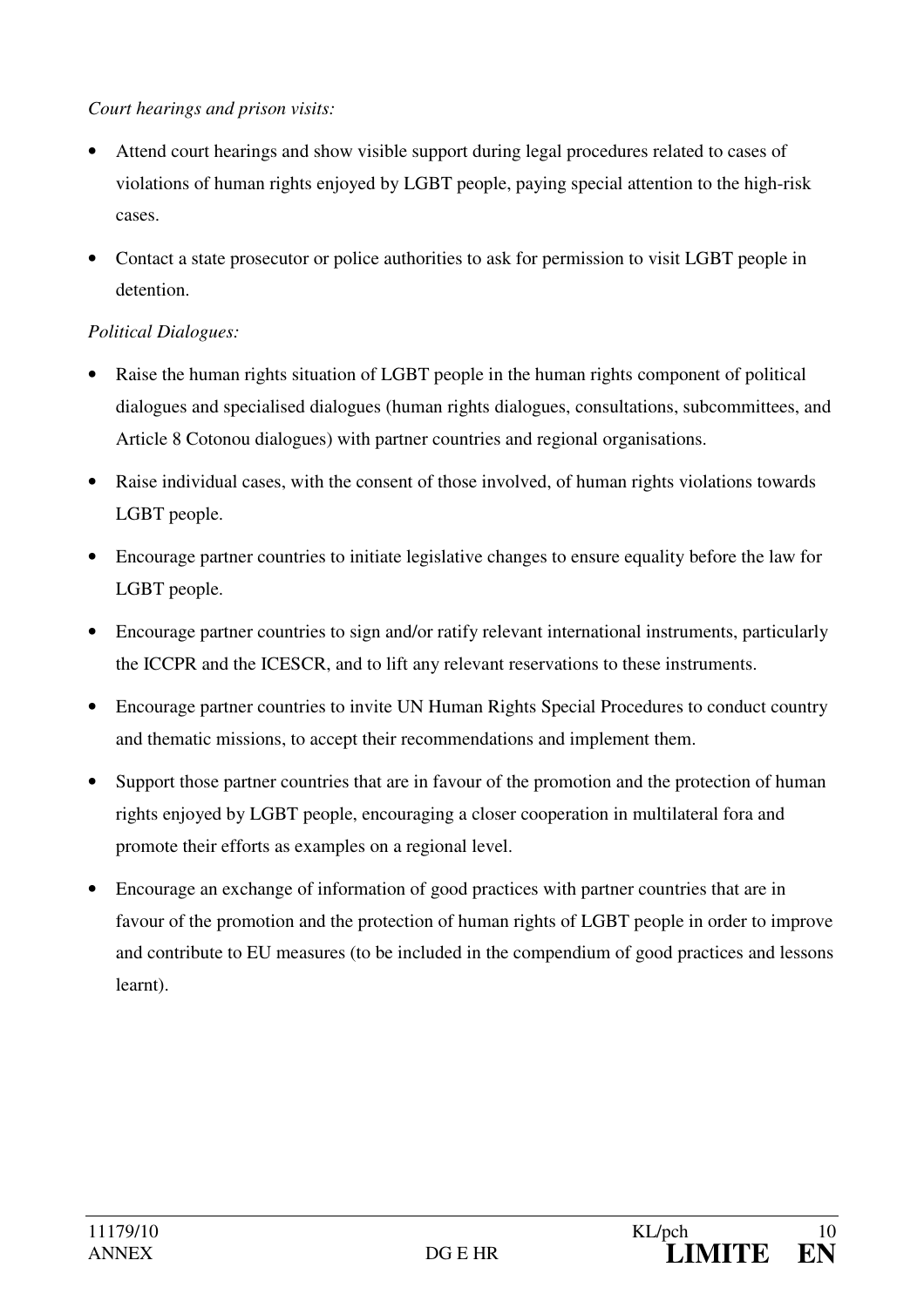### *Supporting efforts by civil society:*

- Provide messages of political support when deemed useful.
- Facilitate information on the available funding (e.g. through the EIDHR or relevant instruments of the EU Member States).
- Provide information on the situation of laws and practices regarding LGBT people in the EU.
- As appropriate, promote the visibility of local organisations promoting the human rights enjoyed by LGBT people e.g. by hosting debates and seminars on relevant issues and including LGBT aspects and speakers; endorsing cultural events, conferences, or social projects.
- Consult civil society organisations on how to mainstream LGBT.
- Encourage civil society organisations to promote LGBT rights.

#### *International mechanisms:*

- Suggest that visiting UN Special Rapporteurs, EU Special Representatives and equivalent figures from the Council of Europe, the OSCE and other regional human rights bodies, meet local NGOs that work on the promotion and the protection of human rights of LGBT people.
- Encourage local groups to include information on the situation of LGBT people in their alternative reports to regional human rights mechanisms as well as the UN bodies. Include such information in the material for use in the Universal Periodic Review mechanism at the UN Human Rights Council.

#### *Visiting EU and Member State missions:*

• Include information on the situation of LGBT people in briefing materials for visiting EU and Member State missions and encourage them to raise the issue with local counterparts and to meet human rights defenders working on the promotion and the protection of human rights of LGBT people.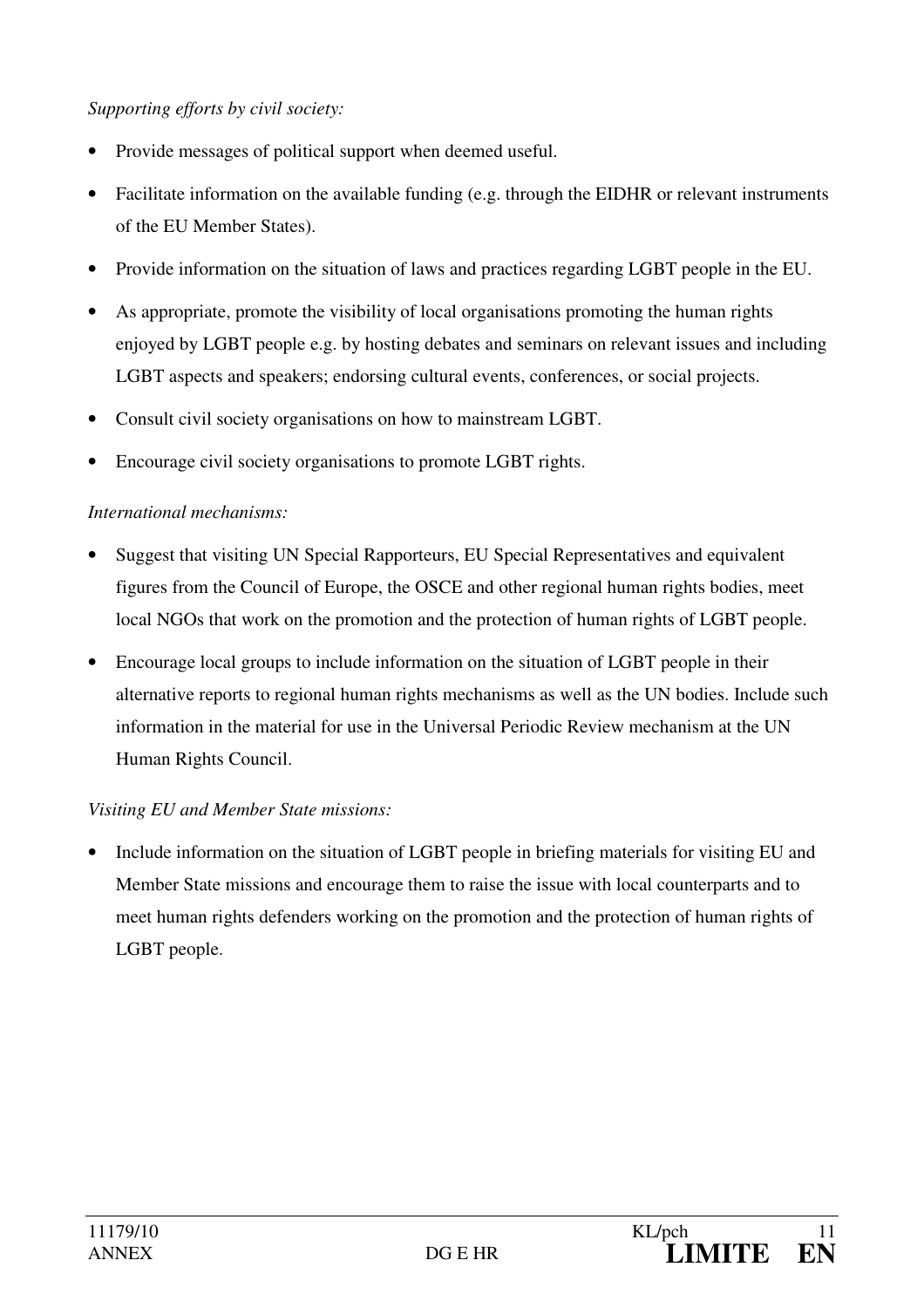Throughout these actions special attention should be paid to: high risk cases including criminal sentences, the death penalty, torture or ill-treatment; cases of alleged and proven violations against human rights defenders of LGBT rights; good practices to achieve policy and legal change and to structural constraints including discriminatory legislation and practices, as well as impunity for human rights violations of LGBT people.

#### 2. In multilateral fora:

### United Nations

- Express the need for all countries to adhere and comply with the Universal Declaration of Human Rights (1948), where the principle of universality of human rights is enshrined in Article 1 proclaiming that "all human beings are born free and equal in dignity and rights".
- Incorporate LGBT concerns in statements and in questions during interactive dialogues at the UN, reflecting the fact that the EU is deeply concerned by violations of human rights and fundamental freedoms based on sexual orientation or gender identity and condemning in particular the use of the death penalty on this ground, extrajudicial, summary or arbitrary executions, the practice of torture and other cruel, inhuman and degrading treatment or punishment, arbitrary arrest or detention and deprivation of economic, social and cultural rights.
- Encourage States to take all necessary measures, in particular legislative or administrative, to ensure that sexual orientation or gender identity may under no circumstances be the basis for criminal penalties, in particular executions, arrests or detention; to ensure that these human rights violations are investigated and perpetrators held accountable and brought to justice; and also to ensure adequate protection of human rights defenders, and remove obstacles which prevent them from carrying out their work.
- Advocate increased UN Member State support to and ensure a follow-up to the 2008 UN General Assembly Statement on Human Rights, Sexual Orientation and Gender Identity, and where possible, collaborating on a cross-regional basis.
- Encourage States to take into consideration the recommendations contained in the report of the World Congress on Human Rights, Sexual orientation and Gender identity held in Paris in May 2009.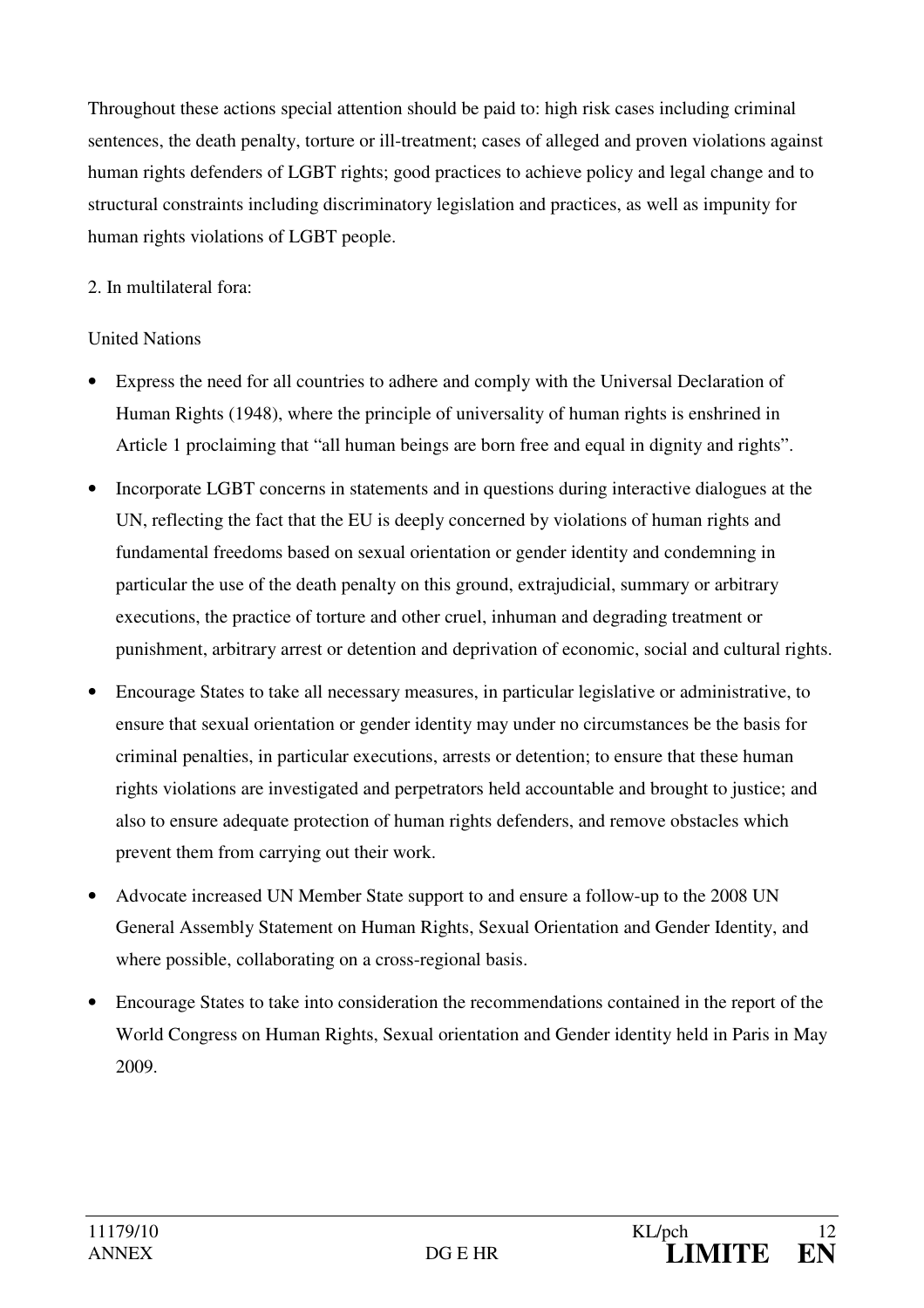- When appropriate, commend the attention paid to these issues by special procedures of the Human Rights Council and Treaty bodies and encourage them to continue to integrate consideration of human rights violations based on sexual orientation or gender identity within their relevant mandate.
- When appropriate, include LGBT questions and recommendations in interventions during the UPR process at the Human Rights Council (HRC) in Geneva.

#### **OSCE**

- When appropriate, incorporate LGBT concerns in national statements and in questions during interactive dialogues at the OSCE.
- Continue to work actively for including "sexual orientation and gender identity" as explicitly recognised discrimination grounds in OSCE Commitments or Ministerial Council Decisions.
- According to the commitment of the participating States of OSCE in exchanging information on the abolition of the death penalty and make it available to the public (Copenhagen Document), incorporate in the EU Member States' national statements within the OSCE´s Human Dimension framework information on the abolition of the death penalty related to LGBT people (measure contained in the EU Guidelines on the Death Penalty).

Council of Europe (CoE)

- When appropriate, incorporate LGBT concerns in national statements and in questions during interactive dialogues at the CoE.
- Welcome the positive outcome of the committee of experts on discrimination on grounds of sexual orientation and gender identity (DH.LGBT) within the Council of Europe.
- Include the human rights enjoyed by LGBT people when the CoE develops human rights protection, such as the draft Convention on Violence against Women.
- Take into consideration the work of the Commissioner for Human Rights who has prioritised discrimination based on sexual orientation and gender identity as one of the thematic areas for his Office.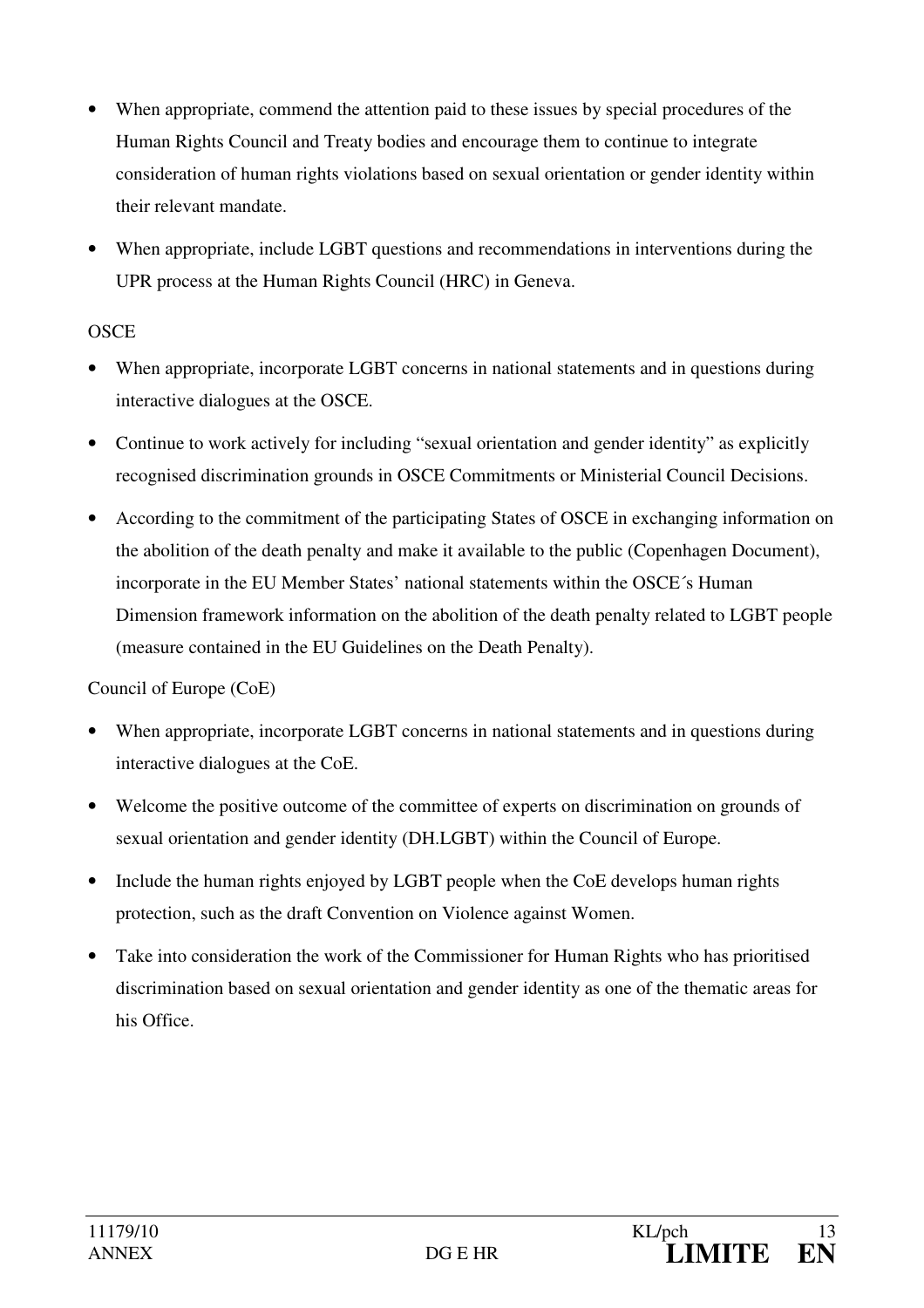Other Mechanisms

- Encourage other relevant international organisations to take appropriate steps to animate states to ratify and comply with the relevant international norms and standards relating to the enjoyment of human rights by LGBT people.
- Incorporate, when appropriate, LGBT human rights concerns in statements and in questions during interactive dialogues at international mechanisms.
- Encourage third countries to invite human rights special procedures from different international organisations to do country and thematic missions, to accept their recommendations and carry out their implementation.
- Where possible, make efforts to collaborate on a cross-regional basis in organising side-events on promoting and protecting the enjoyment of the human rights by LGBT people, in particular to discuss good practices on LGBT issues; pay attention to the recommendations adopted by all different international organisations, encouraging States to take them into consideration to improve the local human rights situation of LGBT people.
- Identify possible like-minded States to advance LGBT equality in the enjoyment of human rights.
- Stimulate Office of the UN High Commissioner for Human Rights (UNOHCHR), other UN entities, Council of Europe (CoE) and OSCE local offices to address LGBT human rights issues in their work.
- Include civil society members in side-events that take place in multilateral fora to promote LGBT human rights issues.

#### **Annexes:**

- **Annex 1** International and Regional Legal Instruments, Declarations, Statements and other available standards for the promotion and protection of human rights enjoyed by LGBT people
- **Annex 2** Elements for analysis/checklist of situation regarding LGBT human rights issues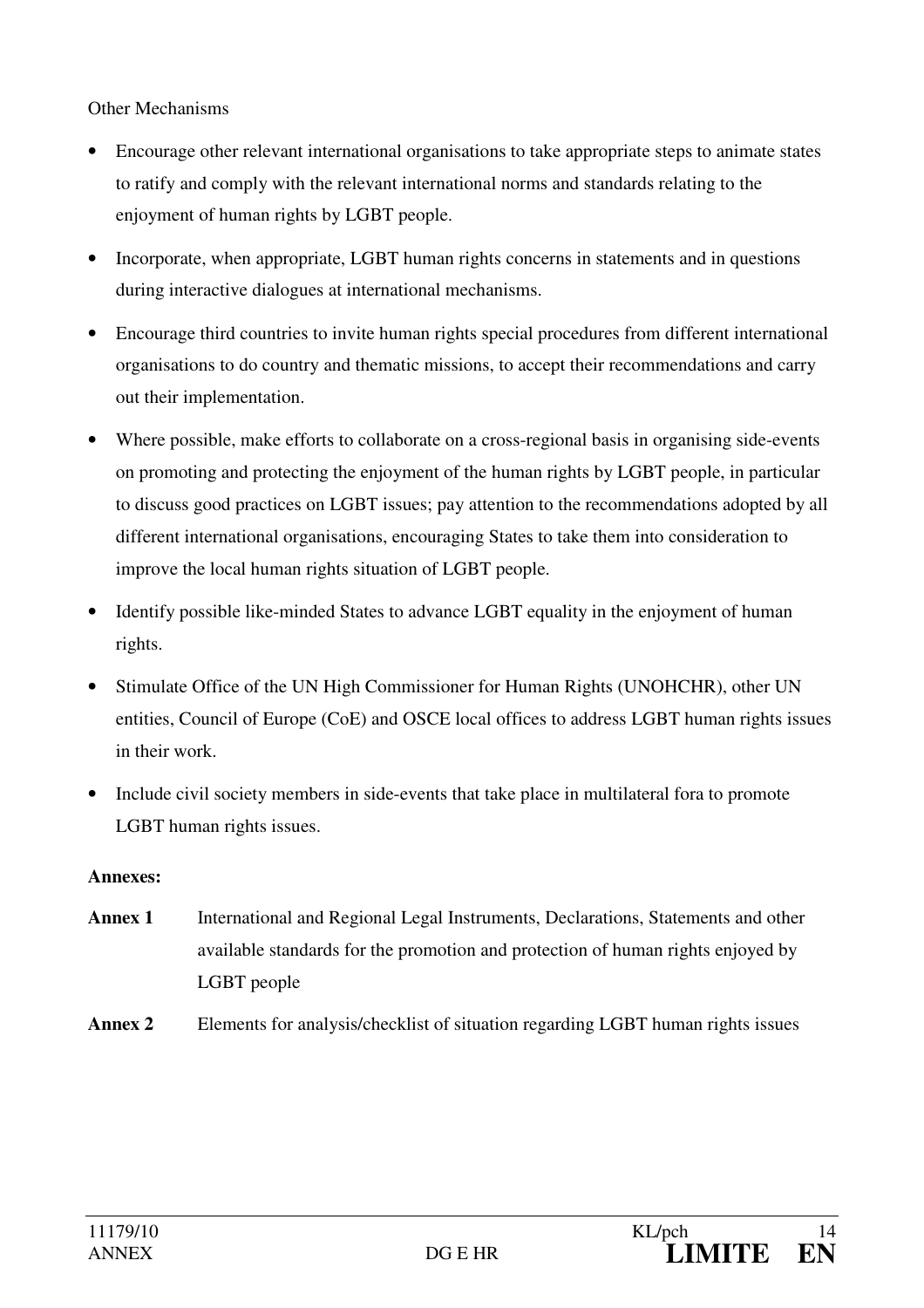**Annex 1: International and Regional Legal Instruments, Declarations, Statements and other available standards for the promotion and protection of human rights enjoyed by LGBT people** 

*International Legal Instruments:* 

- Convention of the Rights of the Child (CRC), 1989 *(Art. 2)*
- Convention against Torture and Other Cruel, Inhuman or Degrading Treatment or Punishment (CAT), 1984 *(Art. 1)*
- Convention on the Elimination of All Forms of Discrimination against Women (CEDAW), 1979
	- *(Arts. 2, 10, 11, 12, 13)*
- International Covenant on Economic, Social and Cultural Rights (ICESCR), 1966 *(Arts. 2, 3, 7, 12, 13, 14)*
- International Convention on the Elimination of All Forms of Racial Discrimination (ICERD), 1965
- International Covenant on Civil and Political Rights (ICCPR), 1966 *(Arts. 2, 3, 7, 9, 14, 17, 18, 19, 22, 24, 26)*
- International Labour Organisation (ILO) Convention No. 111, 1958

# *Regional Legal Instruments:*

#### (a) Europe

- Treaty on Functioning of the European Union (TFEU), 2010 *(Art. 10 and Art. 19)*
- Charter of Fundamental Rights of the European Union, 2000 *(Art. 21)*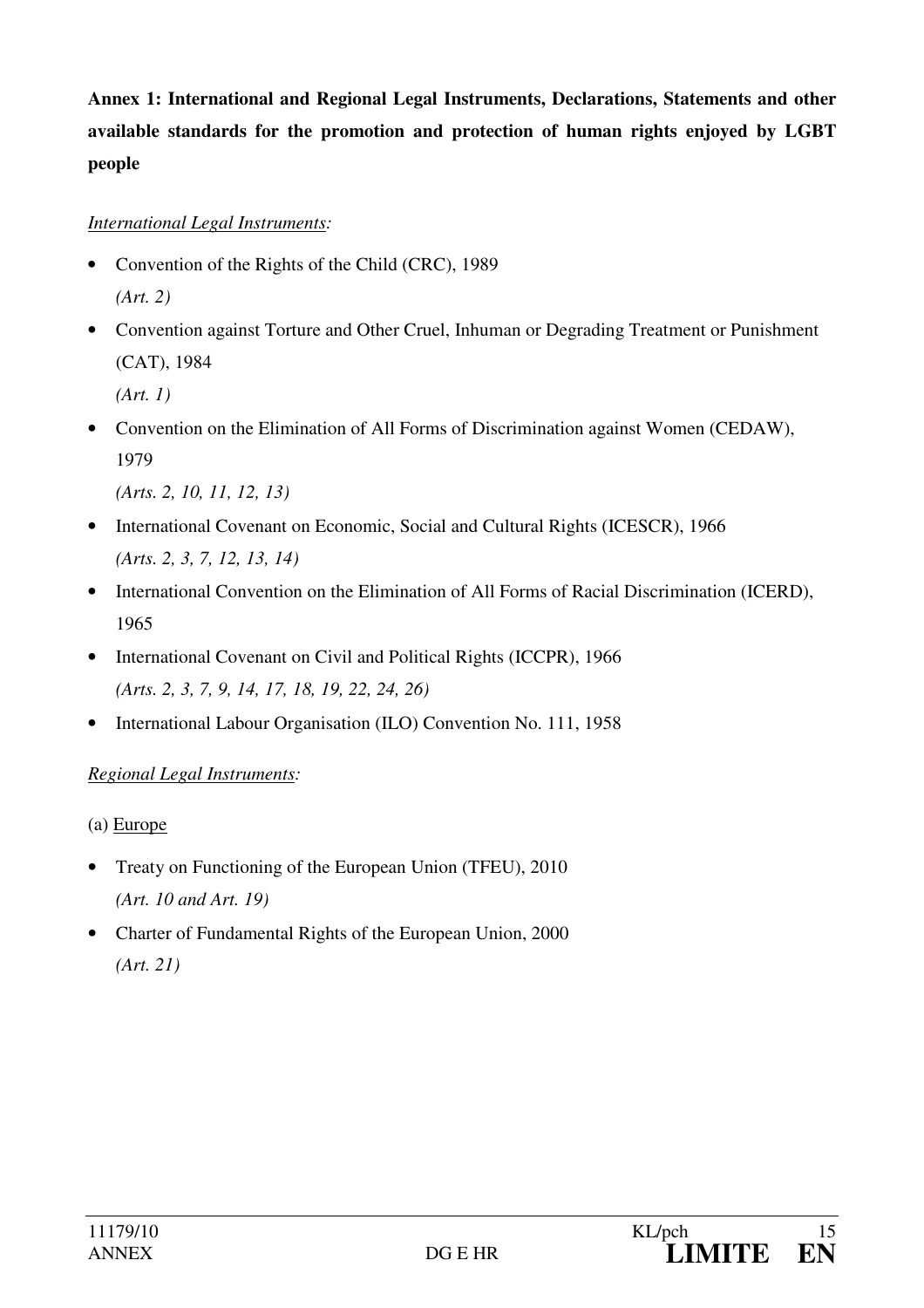- European Convention on Human Rights (ECHR), 1953 *(Art. 8, 12, 14)*
- EU secondary legislation: Council Directive 2000/78/EC establishing a general framework for equal treatment in employment and occupation, 2000

### (b) Americas

- American Convention of Human Rights,1978
- Inter-American Commission on Human Rights, 1959

#### (c) Asia

• ASEAN Charter, 2007

### (d) Africa

• African Charter on Human and People's Rights, 1981

# *Declarations*

- Universal Declaration of Human Rights, 1948 *(Arts. 1,2,3,5,7,12,16,18,19,20,22,23)*
- UN Declaration on the Right and Responsibility of Individuals, Groups and Organs of Society to Promote and Protect Universally Recognised Human Rights and Fundamental Freedoms, 1999

*(Arts. 1, 2, 3, 4, 5, 6, 7, 8, 9, 12, 18)* 

#### *Other regional documents*

- Council of Europe "Recommendation on Measures to Combat Discrimination o Grounds of sexual orientation and gender identity", 2010
- OAS resolution "Human rights, sexual orientation and gender identity", 2008
- OAS resolution on "Human rights, sexual orientation and gender identity in the Countries of the Americas", 2009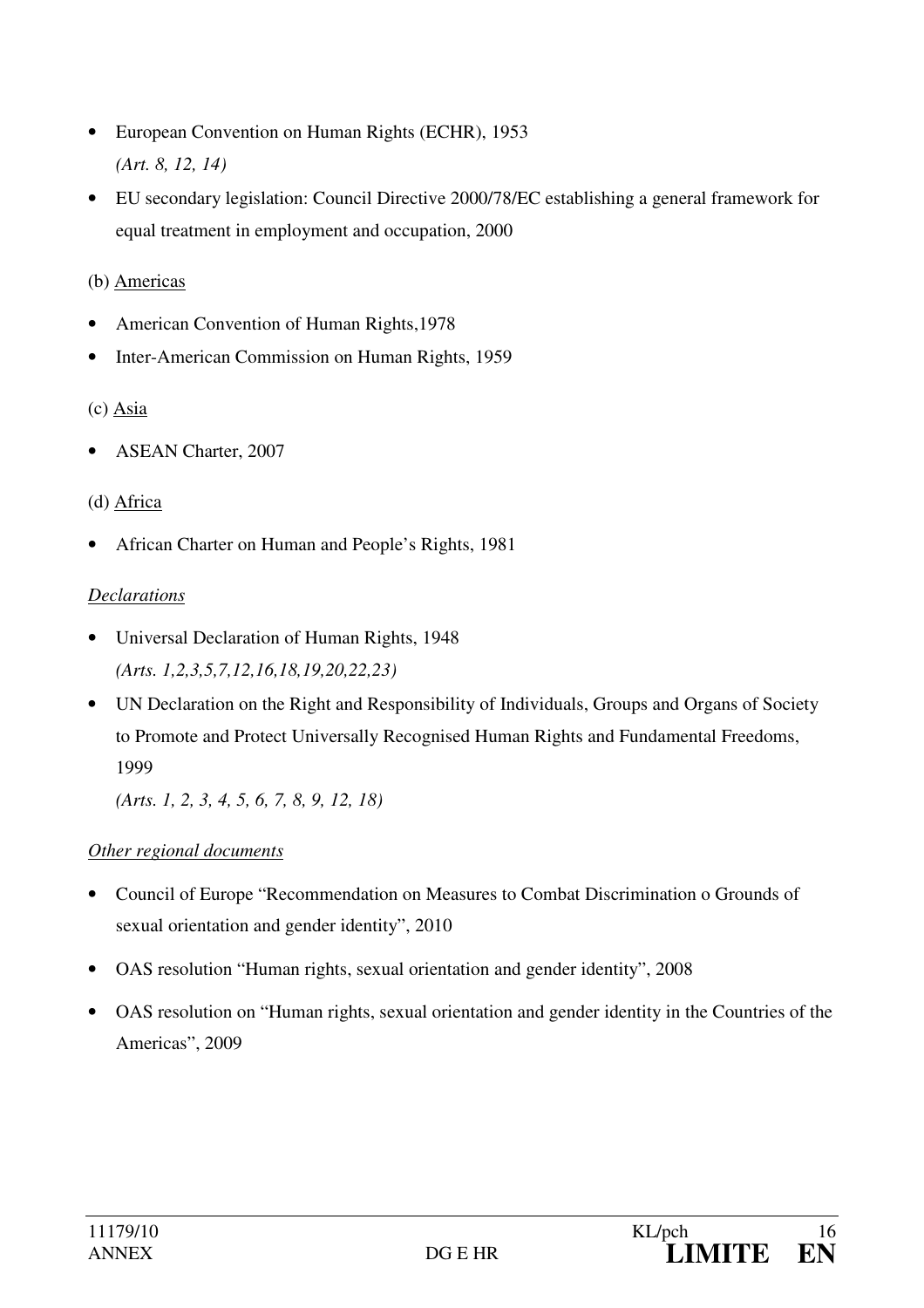### *Statements*

• UNGA Statement on human rights, sexual orientation and gender identity, 2008

#### **Annex 2:**

Elements for analysis/checklist of situation regarding LGBT human rights issues:

| <b>Human rights issue</b>                                                                                                            | <b>Indicators</b>                                                                                                                                                                                                                            | <b>Sources of</b>                                                                                                                                                                   |
|--------------------------------------------------------------------------------------------------------------------------------------|----------------------------------------------------------------------------------------------------------------------------------------------------------------------------------------------------------------------------------------------|-------------------------------------------------------------------------------------------------------------------------------------------------------------------------------------|
|                                                                                                                                      |                                                                                                                                                                                                                                              | <b>Information</b>                                                                                                                                                                  |
| 1. Right to life                                                                                                                     |                                                                                                                                                                                                                                              |                                                                                                                                                                                     |
| 1.1. Is the death penalty being used<br>to penalise consenting same sex<br>relations?                                                | Does the law provide for death<br>penalty for consenting same sex<br>relations? Is the legislation being<br>enforced (investigations by police)<br>and/or sentencing by courts)?                                                             | Criminal code;<br>newspaper reports;<br>crime statistics;<br>NGOs, blogs and<br>websites.                                                                                           |
| 1.2 Are LGBT people being<br>targeted for extra-judicial killings<br>on the basis of their sexual<br>orientation or gender identity? | Are there reliable reports of LGBT<br>people being murdered or being<br>threatened to be murdered either<br>by or with the involvement of the<br>police or other security officials?<br>Have such cases been investigated<br>and prosecuted? | Testimonies;<br>newspaper reports;<br>NGOs, blogs and<br>websites; reports of<br><b>UN</b> Special<br>Rapporteurs or other<br>representatives of<br>international<br>organisations. |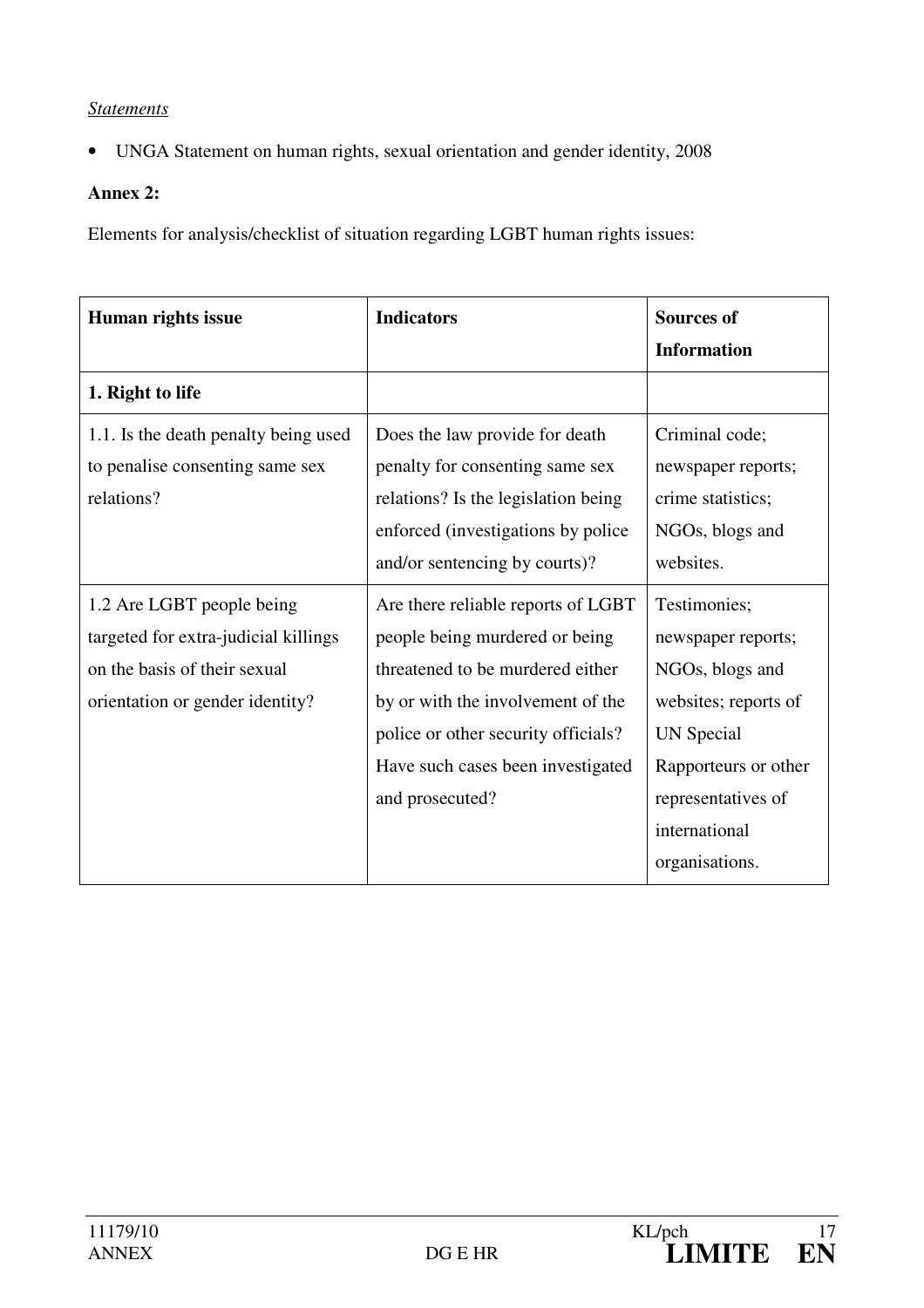| 2. Right to freedom from torture<br>or cruel, inhuman or degrading<br>treatment                     |                                                                                                                                                                                                                                                                       |                                                                                                                                                                                     |
|-----------------------------------------------------------------------------------------------------|-----------------------------------------------------------------------------------------------------------------------------------------------------------------------------------------------------------------------------------------------------------------------|-------------------------------------------------------------------------------------------------------------------------------------------------------------------------------------|
| 2.1 Are LGBT people<br>systematically subjected to torture<br>by police or other security forces?   | Are there reliable reports of LGBT<br>people being tortured by police or<br>other security forces during<br>investigations or detention? Have<br>such cases been investigated and<br>prosecuted?                                                                      | Testimonies;<br>newspaper reports;<br>NGOs, blogs and<br>websites; reports of<br><b>UN</b> Special<br>Rapporteurs or other<br>representatives on<br>international<br>organisations. |
| 2.2 Do police and other security<br>officials offer adequate protection<br>to LGBT people?          | Are violent crimes against LGBT<br>people investigated and<br>prosecuted?                                                                                                                                                                                             | Testimonies;<br>newspaper reports;<br>crime statistics;<br>NGOs, blogs and<br>websites;                                                                                             |
| 3. Right to equality before the law<br>and non-discrimination                                       |                                                                                                                                                                                                                                                                       |                                                                                                                                                                                     |
| 3.1 Do LGBT people have equal<br>and effective protection against<br>discrimination before the law? | Does legislation discriminate on<br>the basis of sexual orientation or<br>gender identity? Does anti-<br>discrimination legislation cover<br>sexual orientation and gender<br>identity? Is this legislation being<br>enforced by the police and the<br>courts system? | Testimonies; anti-<br>discrimination<br>legislation; legal<br>codes generally; legal<br>associations; NGOs,<br>blogs and websites.                                                  |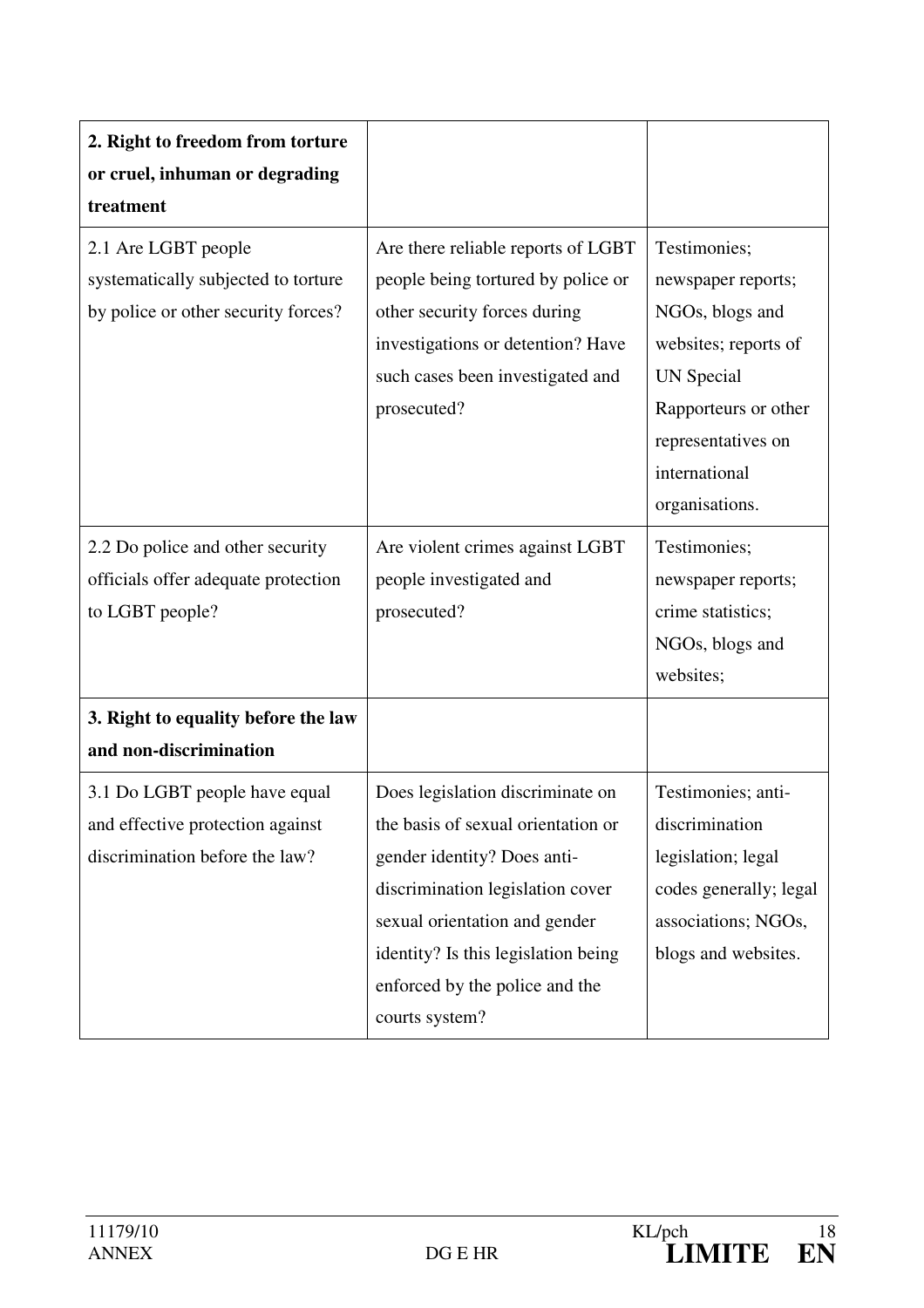| 4. Right to privacy                                                                                                          |                                                                                                                                                                                                    |                                                                                                                 |
|------------------------------------------------------------------------------------------------------------------------------|----------------------------------------------------------------------------------------------------------------------------------------------------------------------------------------------------|-----------------------------------------------------------------------------------------------------------------|
| 4.1 Is criminal law being used to<br>penalise consenting same sex<br>relations?                                              | Do police arrest people on<br>suspicion of same sex relations?<br>Are people tried and punished for<br>such relations?                                                                             | Testimonies; criminal<br>code; newspaper<br>reports; crime<br>statistics; NGOs,<br>blogs and websites.          |
| 4.2 Are other laws concerning<br>morality or public order used to<br>outlaw same sex relations?                              | Do the authorities raid private<br>parties, or prevent people from<br>advertising for companions on<br>internet sites?                                                                             | Testimonies;<br>newspaper reports;<br>NGOs; criminal code;<br>associations of<br>lawyers.                       |
| 4.3 Are there differences in the age<br>of consent for heterosexual and<br>homosexual acts? Are these<br>enforced?           | Are there investigations and/or<br>prosecutions? Do young people<br>under the age of consent get<br>punished for same sex acts when<br>they would not be for sexual acts<br>with the opposite sex? | Testimonies;<br>newspaper and<br>website reports of<br>court cases; NGOs;<br>criminal codes; police<br>reports. |
| 4.4 Can transgender people change<br>their gender designation in official<br>documents?                                      | Does the law and/or administrative<br>regulation permit this?                                                                                                                                      | Official registration<br>agencies; LGBT<br>NGO <sub>s</sub> .                                                   |
| 4.5 Can a transgender person enjoy<br>all of the rights of her/his new<br>reassigned gender, including the<br>right to marry | From a legal perspective, is a<br>transgender person who has had<br>his/her gender reassigned treated<br>the same way as any other person<br>of the same gender?                                   | Legal associations;<br>officials authorised to<br>conduct marriages.                                            |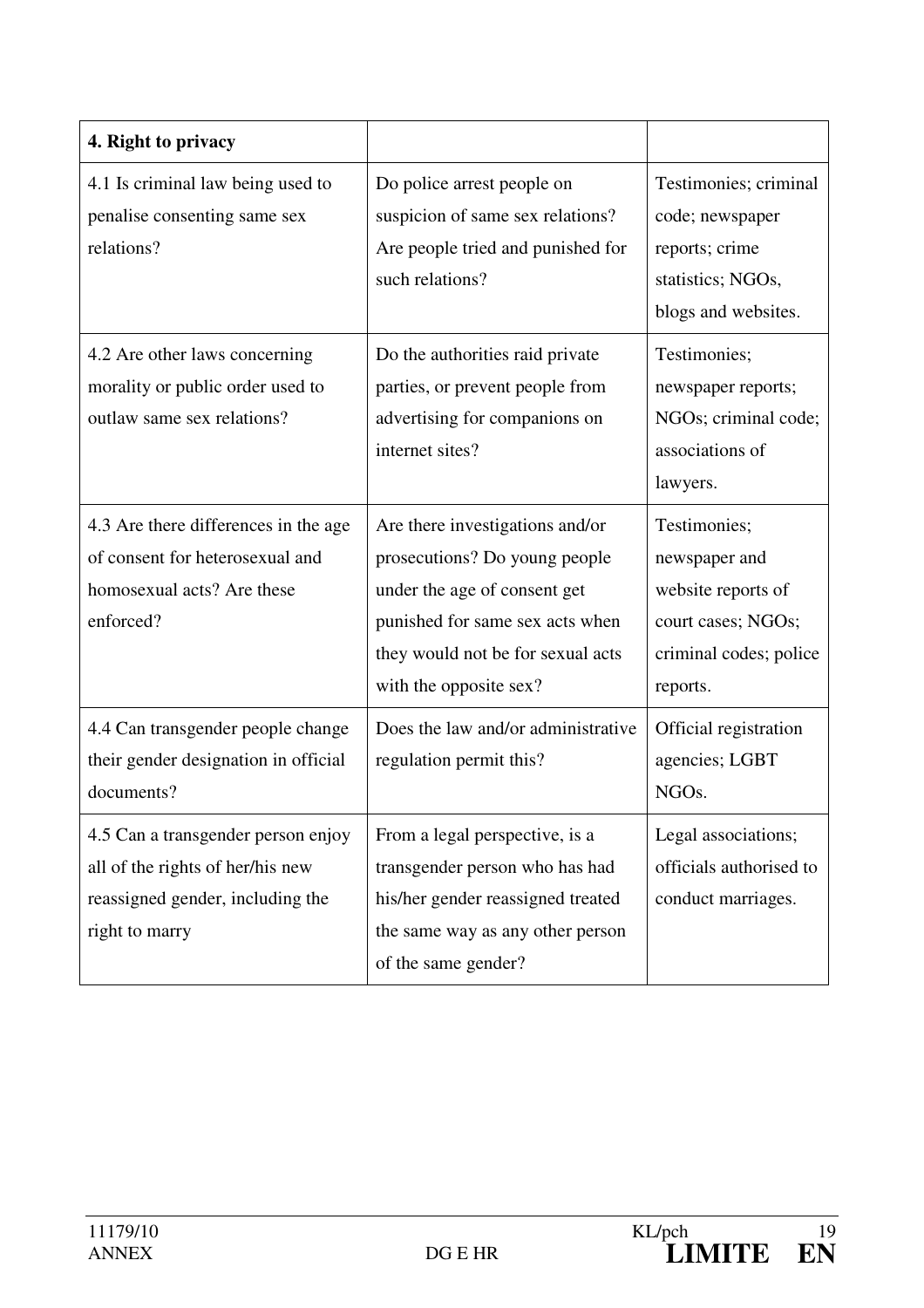| 5. Right to association             |                                     |                        |
|-------------------------------------|-------------------------------------|------------------------|
| 5.1. Can LGBT people establish      | Does the law forbid such            | Law on                 |
| associations to represent their     | associations? If not, are they      | NGOs/associations;     |
| interests?                          | effectively outlawed by official    | existence of websites; |
|                                     | harassment? Does membership         | reports of NGOs;       |
|                                     | involve any adverse consequences    | trade unions.          |
|                                     | for the members? Do associations    |                        |
|                                     | feel obliged to conceal their true  |                        |
|                                     | vocations by using euphemisms?      |                        |
| 6. Freedom of Assembly              |                                     |                        |
| 6.1 Can LGBT associations           | Do such events take place without   | Law on assemblies;     |
| organise public events like Gay     | excessive political obstacles? Do   | news reports; NGO      |
| Pride Marches or cultural or social | the police protect the events if    | reports; websites of   |
| events?                             | there is public hostility? Is       | local civil            |
|                                     | pressure put on owners not to hire  | liberties/LGBT         |
|                                     | premises for LGBT events?           | groups.                |
| 7. Freedom of information and       |                                     |                        |
| <b>Expression</b>                   |                                     |                        |
| 7.1 Does the law permit             | Are journals available on public    | Appearance on          |
| journals/websites/radio/TV          | sale? Can radio, TV shows and       | newsstands around      |
| programmes/films that feature       | films feature aspects of LGBT       | the country;           |
| LGBT subjects? Can these            | life? Is reporting LGBT issues      | newspaper and          |
| effectively operate?                | intended to be informative or to    | website reports;       |
|                                     | incite hatred? Is there official    | human rights and       |
|                                     | pressure on distributors and        | LGBT NGO reports;      |
|                                     | broadcasters to discourage positive | discussions with       |
|                                     | images of LGBT people?              | media groups.          |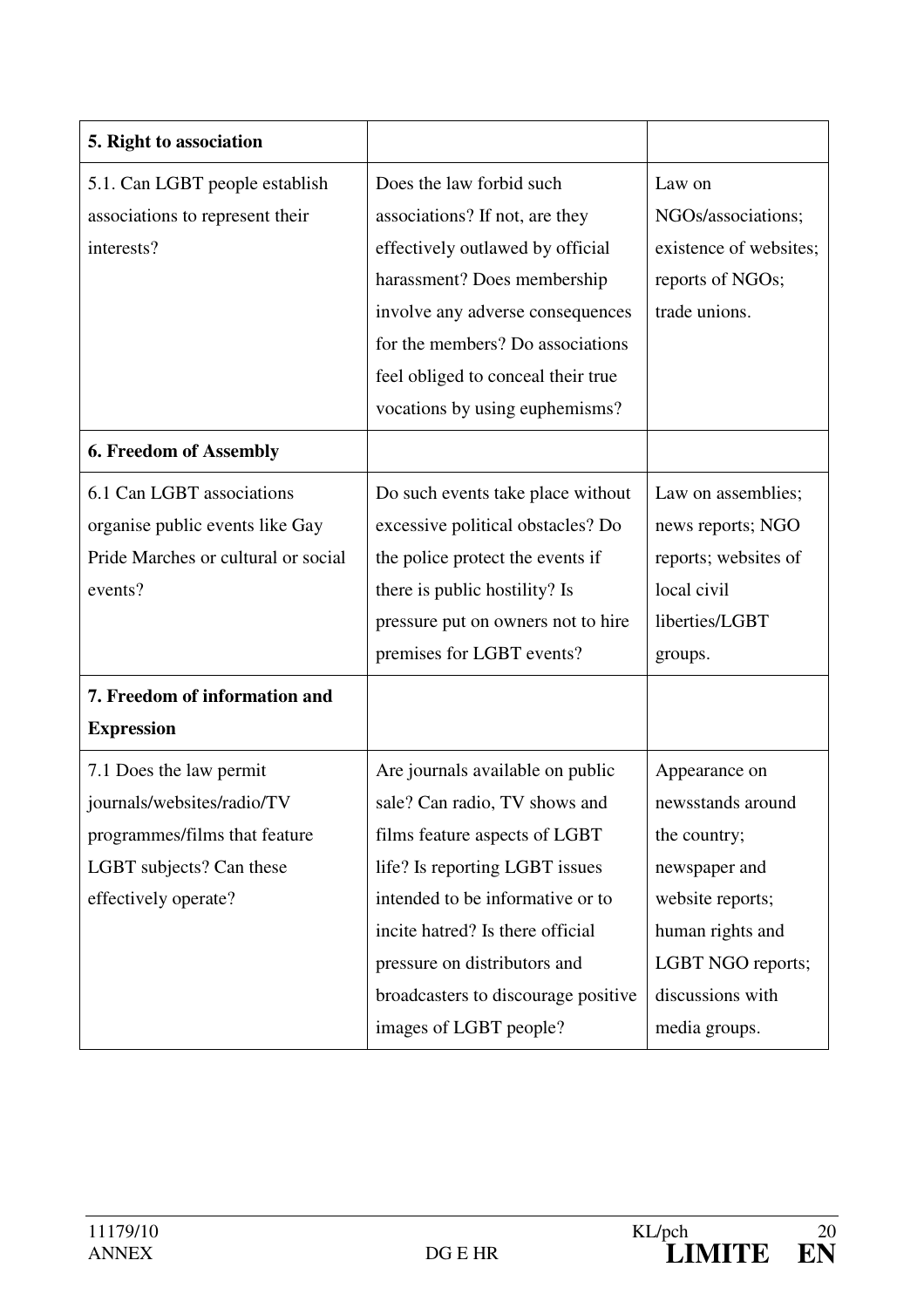| 8. Right to Work                     |                                     |                        |
|--------------------------------------|-------------------------------------|------------------------|
| 8.1. Do people who are known, or     | Do LGBT people have to hide         | Testimonies;           |
| suspected, to<br>be LGBT<br>suffer   | their sexual orientation/gender     | newspaper and          |
| discrimination in the right to work? | identity at the workplace or when   | website reports;       |
|                                      | applying for work? Are they         | LGBT groups and        |
|                                      | lawfully dismissed if their LGBT    | blogs; trade unions.   |
|                                      | status is discovered? Is there any  |                        |
|                                      | legal protection against            |                        |
|                                      | discrimination on the grounds of    |                        |
|                                      | sexual orientation or gender        |                        |
|                                      | identity?                           |                        |
| 9. Right to health                   |                                     |                        |
| 9.1 Do LGBT people enjoy equality    | Is there access to confidential and | LGBT groups;           |
| in access to health facilities for   | adequate health services for LGBT   | professional medical   |
| issues relevant to them?             | people? Is there adequate           | associations; ministry |
|                                      | information on HIV/AIDS/STD         | of health.             |
|                                      | prevention targeting them? Do       |                        |
|                                      | adverse criminal laws prevent or    |                        |
|                                      | make access to health facilities    |                        |
|                                      | more difficult for LGBT people?     |                        |
|                                      | Are some health services denied to  |                        |
|                                      | LGBT people, e.g. reproductive      |                        |
|                                      | health care to lesbians?            |                        |